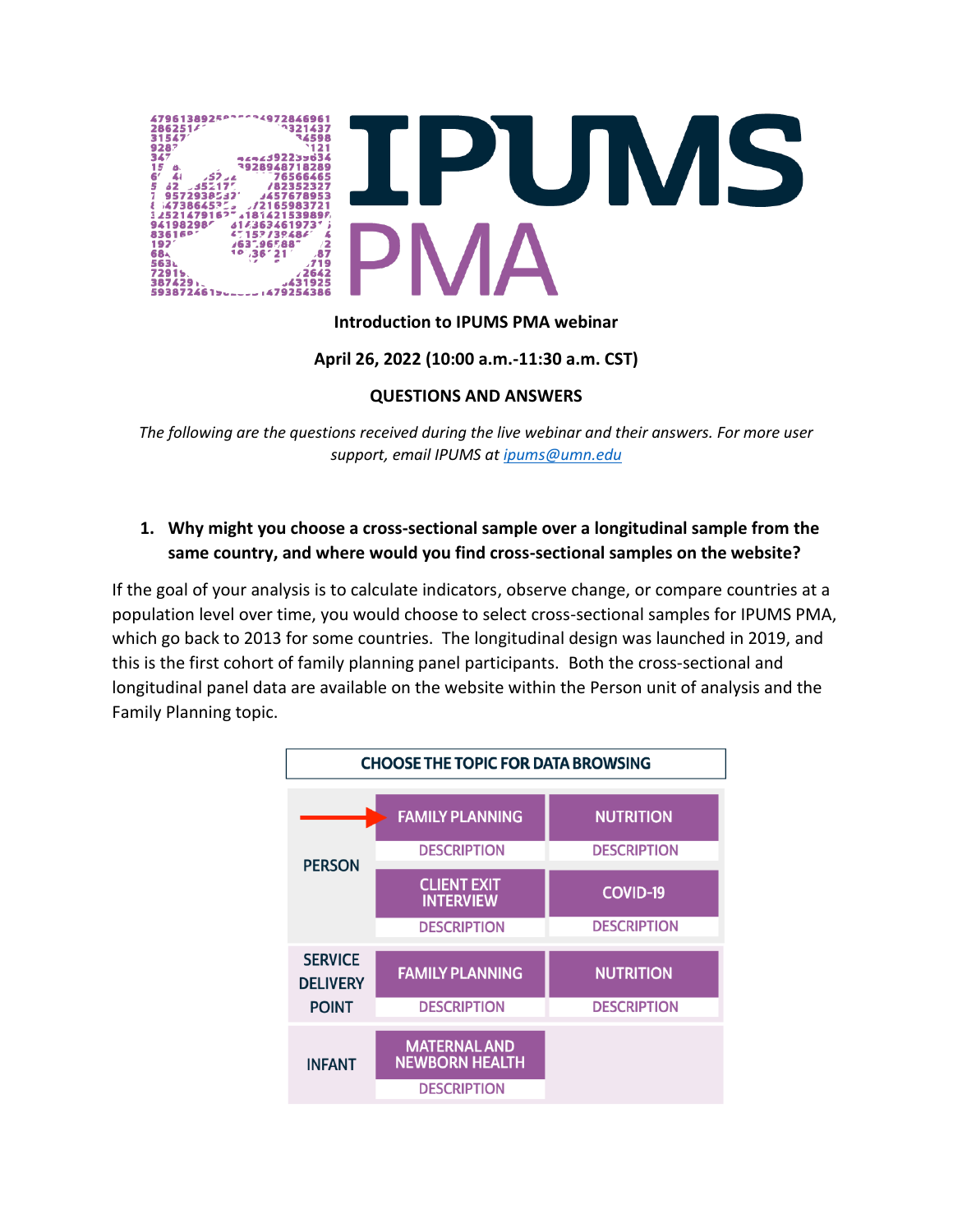On the Samples Selection screen, you choose whether you want to download cross-sectional or longitudinal data – you cannot combine them into a single file.

# **SELECT SAMPLES**

| datasets (more information on this feature).<br>○ Cross Sectional<br>Longitudinal<br>$\circ$ Long $\bullet$<br>$\bullet$ Wide $\bullet$ | <b>SUBMIT SAMPLE SELECTIONS</b>                                                                                                                                                                                                                                                                                                                                                |
|-----------------------------------------------------------------------------------------------------------------------------------------|--------------------------------------------------------------------------------------------------------------------------------------------------------------------------------------------------------------------------------------------------------------------------------------------------------------------------------------------------------------------------------|
| <b>FAMILY PLANNING - PERSON</b>                                                                                                         |                                                                                                                                                                                                                                                                                                                                                                                |
|                                                                                                                                         |                                                                                                                                                                                                                                                                                                                                                                                |
| per person in the dataset.                                                                                                              | Longitudinal PMA data combine annual observations of a panel of women aged 15 to 49. In wide format, an individual's ot<br>adjacent years are delivered on a single record per individual. Variables from the baseline sample are appended with 1, t<br>are appended with 2, and so on. In long format, each row represents an observation of a person at one survey round, so |
| Documentation                                                                                                                           |                                                                                                                                                                                                                                                                                                                                                                                |
| $\Box$ All Samples (wide)                                                                                                               |                                                                                                                                                                                                                                                                                                                                                                                |

See ou[r tutorial video](https://youtu.be/VwjYHDvpHk0) on the longitudinal data for more details on how to access cross sectional or panel data from the online data dissemination system.

## **2. When will additional longitudinal data be available from PMA and IPUMS PMA? What countries will be included?**

Ethiopia Maternal and Newborn panel data for the 2019-2021 cohort will be available in IPUMS by December 2022. Phase 2 surveys from Cote d'Ivoire, Rajasthan (India), and Uganda will also be available in cross-sectional and linked longitudinal versions by the end of 2022, contingent on their public release by PMA in the summer of 2022. Phase 1 data from Niger will also likely be available on IPUMS PMA within a few months. Phase 3 data from Burkina Faso, the Democratic Republic of the Congo, Kenya, and Nigeria can be expected to be released on IPUMS PMA in early 2023.

## **3. What are the PMA COVID-19 follow-up surveys? Can you merge them together with a panel data extract?**

The PMA COVID-19 follow-up surveys were phone interviews conducted in the summer of 2020 of female participants of the longitudinal panel surveys in four countries. Burkina Faso, the Democratic Republic of the Congo, Kenya, and Nigeria had fielded their baseline survey in late 2019 and had collected participant's phone numbers in order to follow up with them in future surveys. The COVID-19 questionnaires included topics such as information sources, trust of information sources, social distancing measures, economic impacts of pandemic restrictions, and family planning access. You can link the COVID-19 surveys to baseline (Phase 1) and followup survey (Phase 2) data using the variable FQINSTID. See also our [user notes](https://pma.ipums.org/pma/sample_notes.shtml#covid) on using these surveys together.